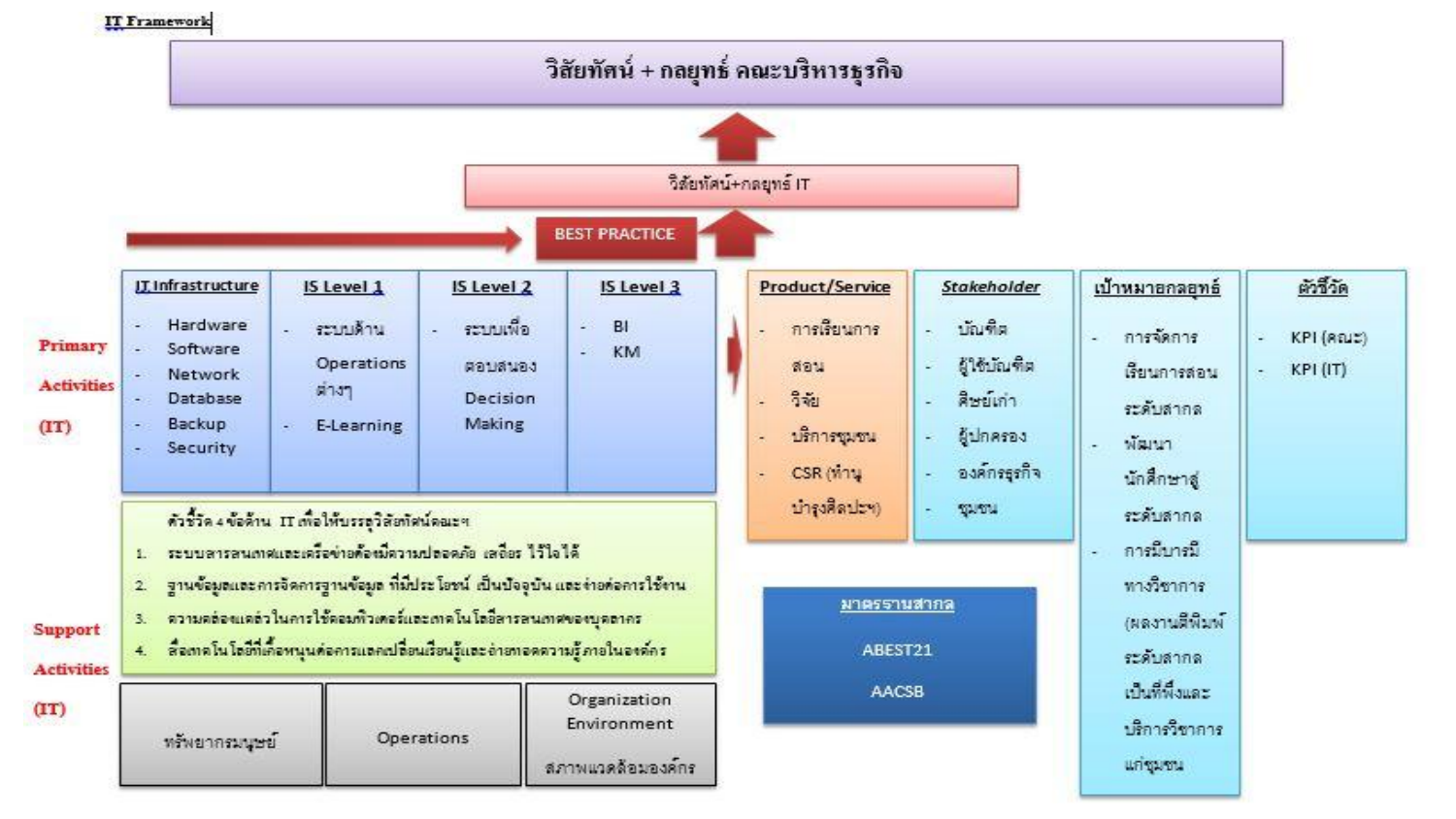## **IT Roadmap 2559 -2564**

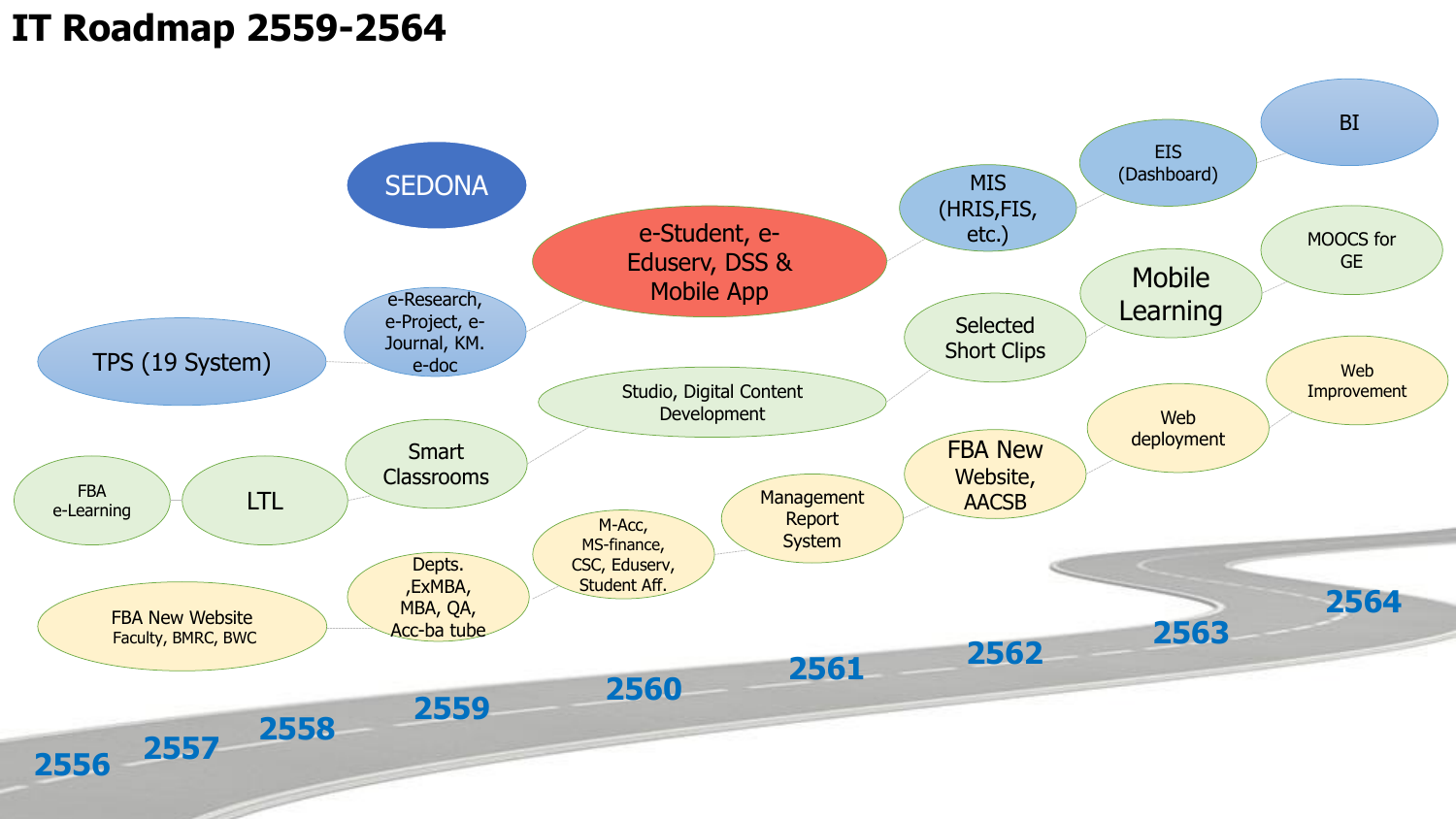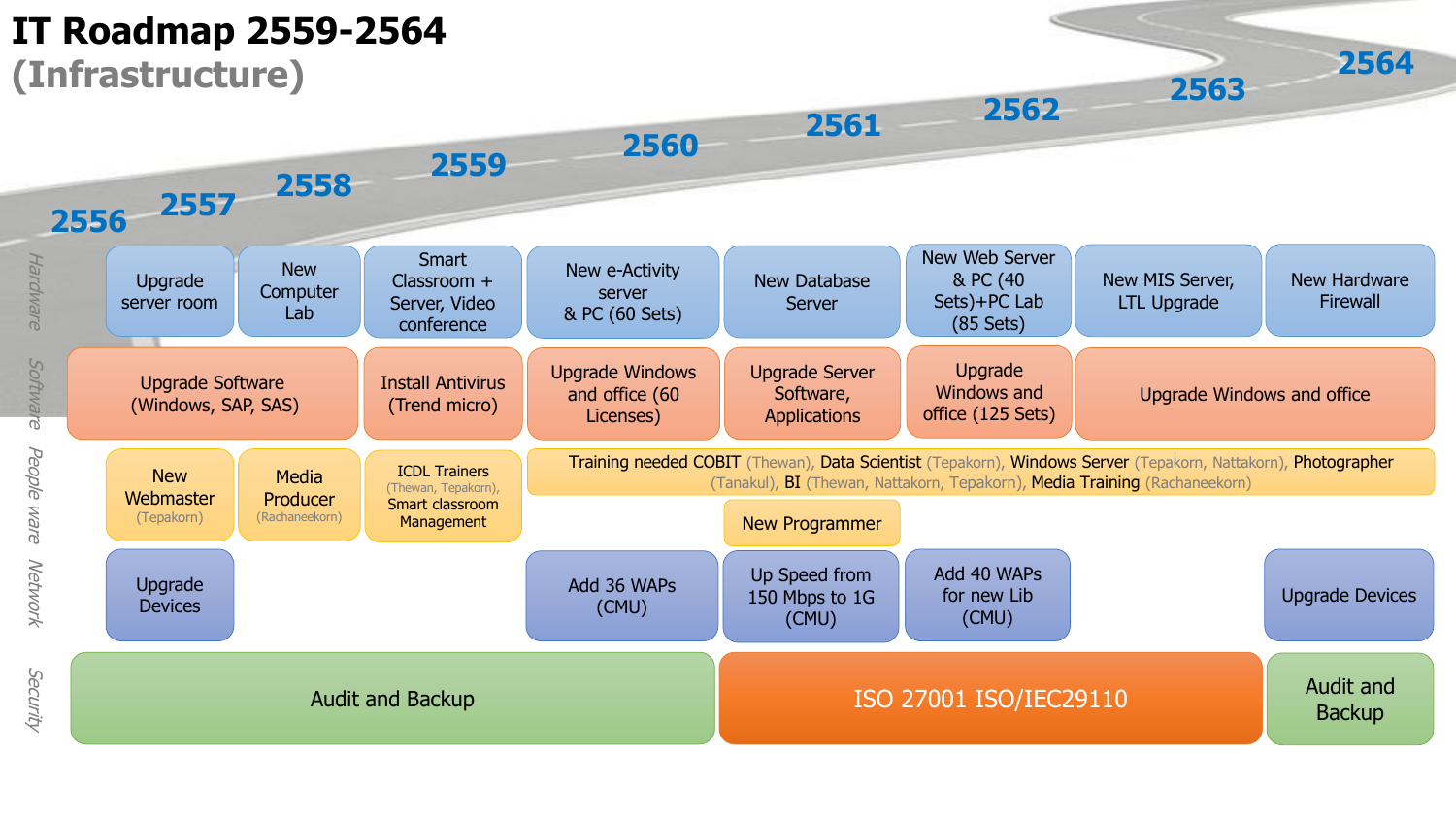